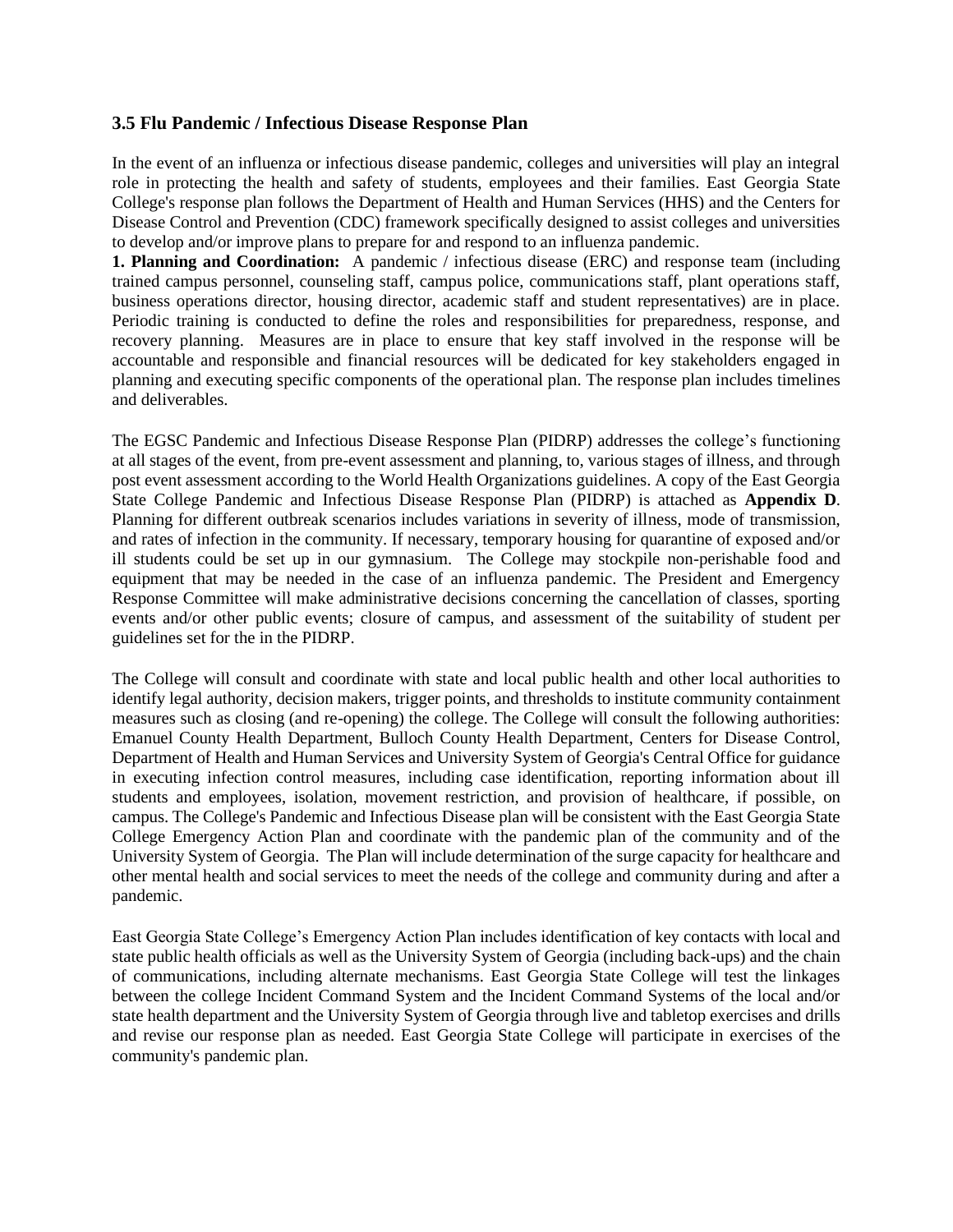A recovery plan to deal with consequences of the pandemic (e.g., loss of students, loss of staff, and financial and operational disruption) is included in the Business Continuity Plans of the various departments on campus.

#### **2. Continuity of Student Learning and Operations**

Alternative procedures to assure continuity of instruction (e.g., web-based distance instruction, telephone trees, mailed lessons and assignments,) in the event of college closures are considered in the below H1N1 Flu Procedures.

#### **H1N1 Flu Procedure for East Georgia State College Faculty and Staff**

East Georgia State College, under the direction of the Emergency Response Committee (ERC) and the president, to coordinate all EGSC efforts related to any pandemic events; to conduct pandemic training and exercises; to report any suspected pandemic flu cases to the appropriate authorities; to develop appropriate policies unique to a pandemic event; to communicate to all EGSC students, faculty, staff, and the local community information regarding pandemic preparedness and plan implementation; and to coordinate all communications with the Media.

All College employees should come to work if they are healthy. EGSC is open for business, and all faculty and staff who are in good health are expected to report for work and carry out their normal duties. If this changes, the information will be shared via e-mail and on the EGSC website. All pandemic-related decisions rest with the ERC, and the president.

The EGSC campus may have to be shut down during the semester (up to 10 working days) if there is a serious outbreak of the H1N1 virus. If East Georgia State College is forced to shut down regular operations due to a pandemic, class offerings will shift to an on-line format or other alternative electronic methods. The faculty must let their students know as soon as possible that if this should happen faculty will be in contact with students through e-mail or D2L to let them know the plans for their course. Since there may likely be no lead time, faculty will need to develop the plans for their course as soon as possible and inform students on what to do should this serious situation arise. Faculty are asked to maintain an awareness of the absentee rates of their classes in order to report significant, sustained absences over a short period of time, such as a week, due to flu-like symptoms. Significant absences will be defined as 10% or more over the normal absentee rate and should be reported to the Vice President for Academic and Student Affairs and their Deans. While faculty are not asked to change policies related to class attendance, please be aware of the seriousness of a flu pandemic and our need to work with students to make up work if they must miss class.

If sick, employees need to stay home, take care of themselves, and do everything possible to avoid infecting others. Employees with flu-like symptoms should stay home until at least 24 hours after they are free of fever, or signs of fever, without the use of fever-reducing medicines. Any EGSC employee who must miss work because of illness should notify his or her supervisor. If the cause of the illness is a confirmed or suspected case of the H1N1 flu virus, the employee should notify the supervisor about this, too. The supervisor will notify the Office of Human Resources, so that the College can maximize the protection of others in the College community. The College's standard leave policies apply.

Students who are diagnosed with the H1N1 virus should notify Dr. Sandra Sharman, Vice President for Academic and Student Affairs, at 478-289-2034 and Dr. Sharman will notify the faculty members in whose courses the student is enrolled about the illness.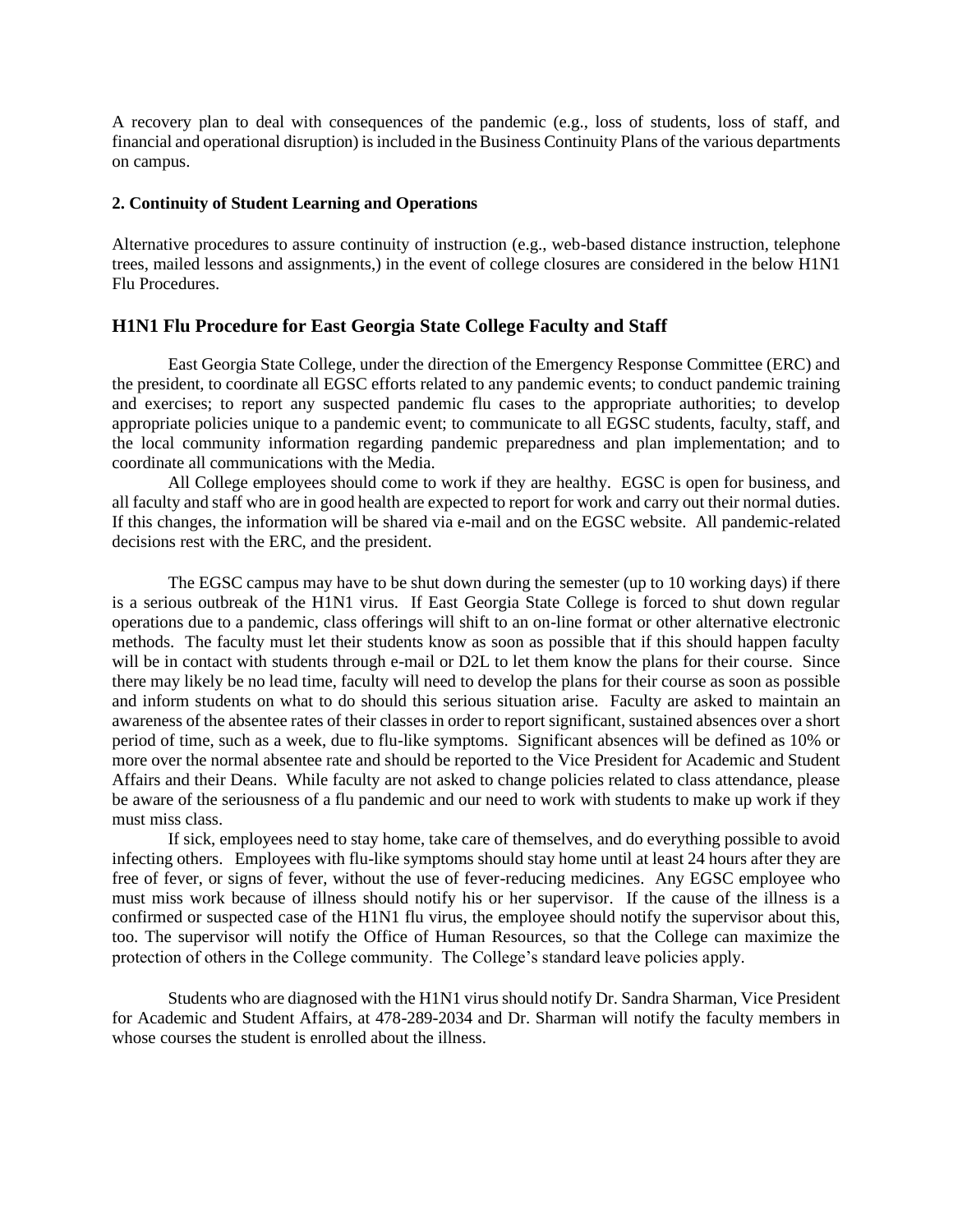A continuity of operations plan for maintaining the essential operations of the college including payroll; ongoing communication with employees, students and families; police department; and maintenance currently exists within the Business Continuity Plans for each department within the College.

### **3. Infection Control Policies and Procedures:**

East Georgia State College will implement infection control policies and procedures that help limit the spread of influenza on campus (e.g. promotion of hand hygiene, cough/sneeze etiquette) as recommended by the Centers for Disease Control at [www.cdc.gov/flu/pandemic/healthprofessional.htm\)](http://www.cdc.gov/flu/pandemic/healthprofessional.htm). The College will strive to make good hygiene a habit now in order to help protect employees and students from many infectious diseases such as influenza. Encourage students and staff to get annual influenza vaccine. The College will procure, store and provide sufficient and accessible infection prevention supplies (e.g., soap, alcohol-based hygiene products, tissues and receptacles for their disposal).

The College will establish policies for employee and student sick leave absences unique to pandemic influenza (e.g., non-punitive, liberal leave), consistent with the University System of Georgia's policies and the Centers for Disease Control's recommendations. Additionally, policies will be established which address sick leave or employees and students suspected to be ill or who become ill on campus.

Employees and students with known or suspected pandemic influenza should not remain on campus and should return only after their symptoms resolve and they are physically ready to return to campus.

East Georgia State College's Student Health Clinic is a non-urgent care facility with limited capacity. Students with suspected pandemic influenza may use the services of the clinic for diagnosis and limited treatment but will be referred to the local hospital for further treatment and monitoring. EGSC does not have a healthcare facility for its faculty and staff but can offer the use of the gymnasium for temporary housing, quarantine, and storage of critical supplies. The College will coordinate with local and state authorities and share supplies to support a surge in demand.

The College will adopt CDC travel recommendations [\(www.cdc.gov/travel/\)](http://www.cdc.gov/travel/) during an influenza pandemic and be able to support voluntary and mandatory movement restrictions. Recommendations may include restricting travel to and from affected domestic and international areas, recalling nonessential employees working in or near an affected area when an outbreak begins, and distributing health information to persons who are returning from affected areas.

#### **4. Communications Plan**

The College will assess readiness to meet communications needs in preparation for an influenza pandemic, including regular review, testing, and updating of communications plans that link with public health authorities and other key stakeholders (See[:www.cdc.gov/flu/pandemic-resources/index.htm\)](https://ega0-my.sharepoint.com/personal/aldouglas_ega_edu/Documents/www.cdc.gov/flu/pandemic-resources/index.htm).

The dissemination plan for communication with employees, students, and families, including lead spokespersons and links to other communication networks will follow the Notification system as outlined in the East Georgia State College Emergency Action Plan. The College will assure the provision of redundant communication systems/channels that allow for the expedited transmission and receipt of information as outlined in the East Georgia State College Emergency Action Plan.

The College will test platforms (e.g., hotlines, telephone trees, dedicated websites, local radio or television) for communicating college response and actions to employees, students, and families as outlined in the East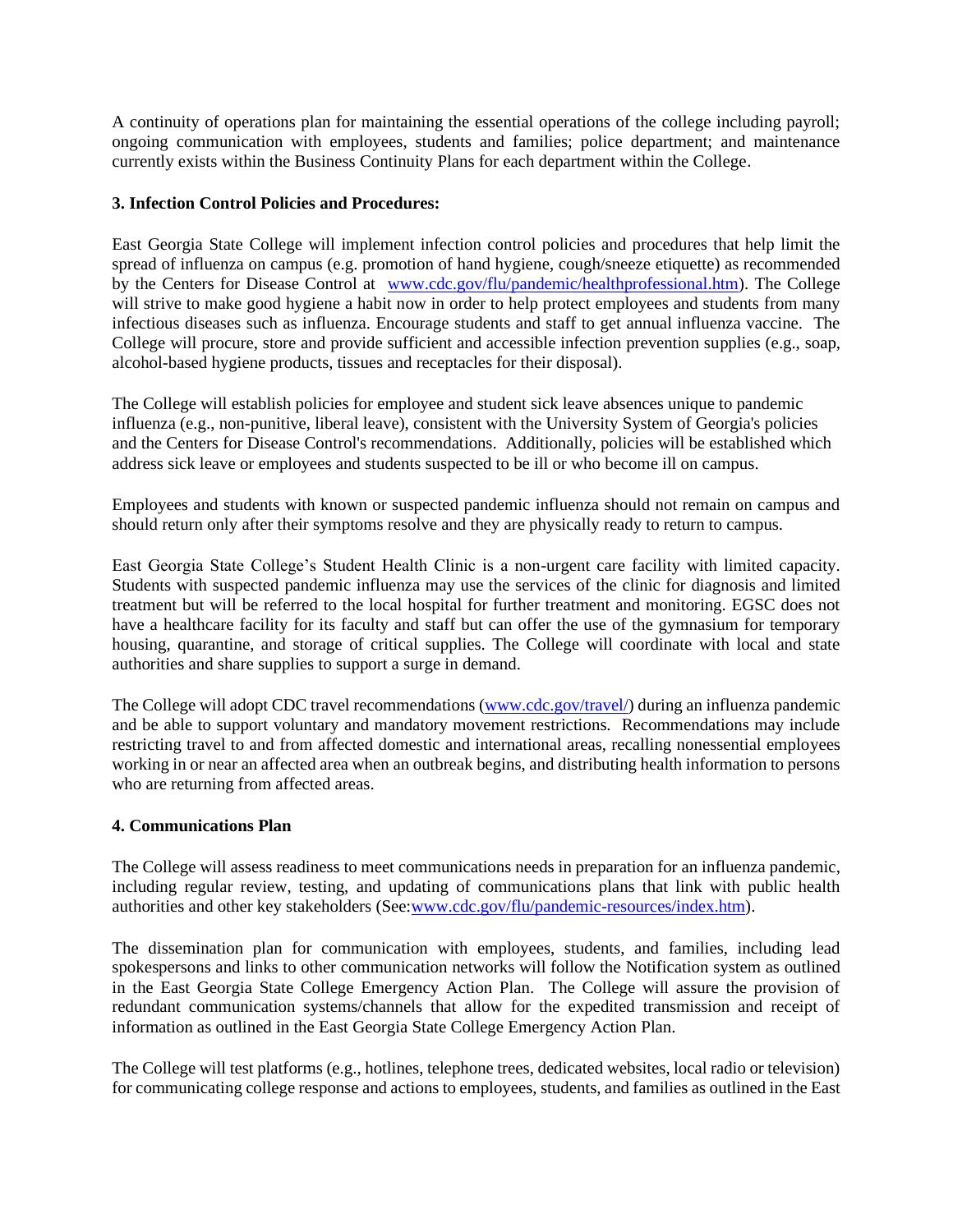Georgia State College Emergency Action Plan. The College will advise employees and students where to find up-to-date and reliable pandemic information from federal, state and local public health sources.

The College will disseminate information about the college's pandemic preparedness and response plan to the students and college community. The College will disseminate information from public health sources covering routine infection control (e.g., hand hygiene, coughing /sneezing etiquette), pandemic influenza fundamentals (e.g., signs and symptoms of influenza, modes of transmission), personal and family protection and response strategies (including the HHS Pandemic Influenza Planning Guide for Individuals and Families at [www.pandemicflu.gov/plan/tab3.html\)](http://www.pandemicflu.gov/plan/tab3.html), and the at-home care of ill students or employees and their family members. Examples of such communications to faculty, staff and students are shown below.

# **Faculty/Instructor Fact Sheet - Action Steps to Prevent the Spread of Flu**

**Take the following steps ALL the time and not only during a flu pandemic to help keep your students and yourself from getting sick with flu.**

- **Educate and encourage students to cover their mouth and nose with a tissue** when they cough or sneeze. Also, provide them with easy access to tissues. Remind them to cover coughs or sneezes using their elbow instead of their hand when a tissue is not available.
- **Remind students to practice good hand hygiene** and provide the time and supplies (easy access to running water and soap or alcohol-based hand cleaners) for them to wash their hands as often as necessary.
- **Be a good role model** by practicing good hand hygiene and covering your mouth and nose when coughing or sneezing.
- **Keep an eye out for sick students and refer them to their health care provider or Health Services (for EGSCS students) for evaluation.** Sick people should stay at home until at least 24 hours after they no longer have a fever or signs of a fever (without the use of fever-reducing medicine).
- **Clean surfaces and items** that are more likely to have frequent hand contact such as desks, door knobs, keyboards, or pens, with cleaning agents that are usually used in these areas (all classrooms are already cleaned daily, but if you have concerns, notify your building supervisor).
- **Teachers should also stay home when sick.** Stay home until at least 24 hours after you no longer have a fever or signs of a fever (without the use of fever-reducing medicine).
- **If you are pregnant, have asthma, diabetes, or other conditions that put you at higher risk for complications from the flu**, you should **speak with your doctor as soon as possible** if you develop symptoms of flu-like illness. People at high risk of flu complications who develop flu can benefit from early treatment with antiviral medicines.
- If you have children, plan ahead for childcare if your child gets sick or his or her school is dismissed.
- **Be prepared in case the flu becomes more severe**.
	- o **Develop options for how schoolwork can be continued at home** (e.g., homework packets, Web-based lessons, phone calls), if school is dismissed or your students are home because someone in their household is sick.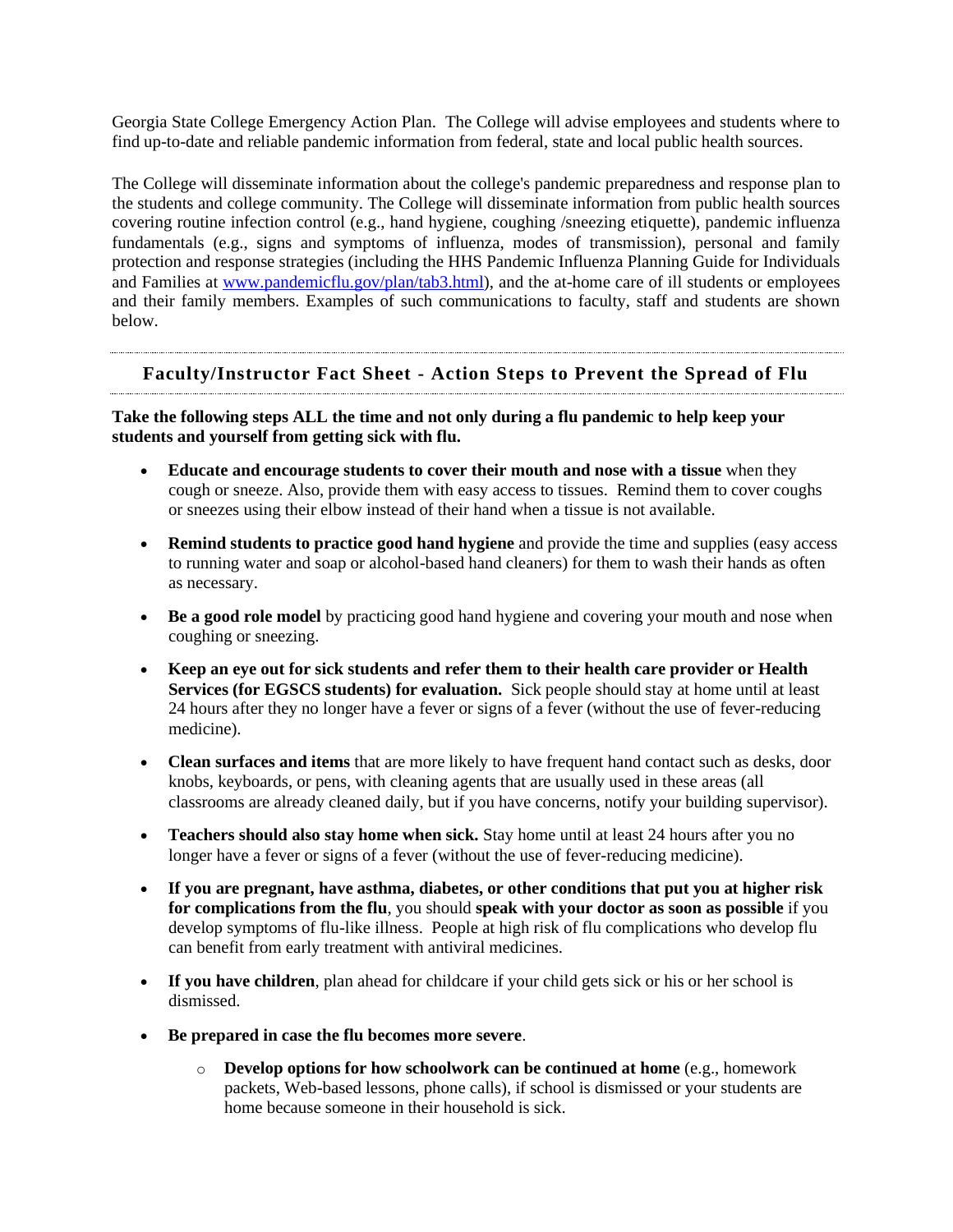- o **Be prepared for sick students or staff stay home for at least 7 days**, even if they feel better sooner. Those who are still sick after 7 days should continue to stay home until at least 24 hours after symptoms have gone away.
- o **Allow high-risk students to stay home**. These students should make this decision in consultation with their physician or other health professional.
- o **Find ways to increase social distances** (the space between people) in your classroom. For example, you might rearrange desks so that there is more space between students, consider cancelling classes that bring students together from different rooms, or postpone class trips.

#### **For more information, EGSC Statesboro students should visit**

## **<http://auxiliary.georgiasouthern.edu/healthservices>** and **[www.cdc.gov/h1n1flu](http://www.cdc.gov/h1n1flu)**

## **H1N1 (swine flu): What you need to know!**

#### **Take these everyday steps to protect your health:**

- Cover your nose and mouth with a tissue when you cough or sneeze. Throw the tissue in the trash after you use it.
- Wash your hands often with soap and water, especially after you cough or sneeze. [Alcohol-based](http://www.cdc.gov/h1n1flu/qa.htm#antibacterial)  [hand cleaners\\*](http://www.cdc.gov/h1n1flu/qa.htm#antibacterial) are also effective.
- Avoid touching your eyes, nose or mouth. Germs spread this way.
- Try to avoid close contact with sick people.
- If you are sick with flu-like illness, CDC recommends that you stay home for at least 24 hours [after your fever is gone](http://www.cdc.gov/h1n1flu/guidance/exclusion.htm) except to get medical care or for other necessities. (Your fever should be gone without the use of a fever-reducing medicine.) Keep away from others as much as possible to keep from making others sick.
- Get vaccinated for both the seasonal flu and H1N1 (swine) flu; vaccinations will be available in October.

#### **What to do if you get the flu:**

- Symptoms of flu include fever of 100F or more, plus cough and/or sore throat, and may also include body aches, headache, runny nose, congestion, diarrhea, nausea or vomiting.
- If you develop symptoms, notify your primary care physician, immediately.
- If you are diagnosed with the flu or have flu-like illness, and you can do so, return home until you have no fever for 24 hours; if you cannot return home, then self-isolate in your dorm room or apartment room until no fever for 24 hours.
- If you are sick and sharing a common space with other household members in your home, wear a facemask, if available and tolerable, to help prevent spreading the virus to others.
- Using a telephone or other electronic means, notify your teachers and instructors that you are ill; and, if you live in a dorm on campus, notify your RD.
- Notify your roommates and/or other close contacts that you are ill.
- DO NOT TAKE ASPIRIN IF YOU HAVE FLU OR FLU LIKE ILLNESS.

## **In order ensure adequate supplies of medication, and to reduce the chance of resistance, CDC recommends that treatment of flu with antiviral medication (like Tami flu or Elena) be limited to the following high-risk groups:**

- Children younger than 5 years old. The risk for severe complications from seasonal influenza is highest among children younger than 2 years old.
- Adults 65 years of age and older.
- Persons with the following conditions: